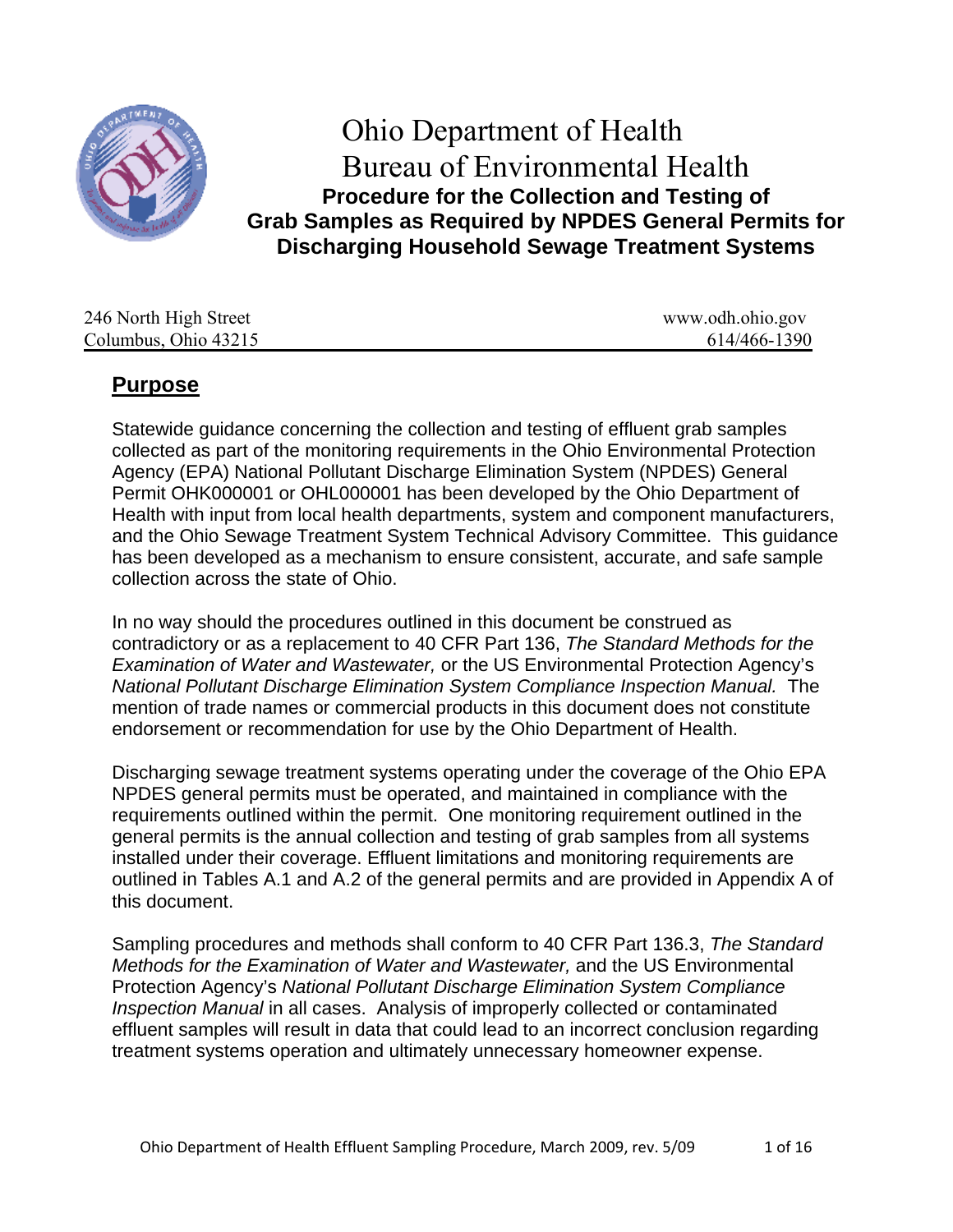## **Safety**

Occupational Safety and Health Administration (OHSA) standards must be understood and followed when collecting wastewater samples. Eye protection, suitable and sterilized disposable gloves, and protective clothing must be worn and scrapes, cuts, and burns must be covered. Care should be taken to disinfect equipment, dispose of gloves properly, and wash hands thoroughly following sample collection. Always avoid eating, drinking, or smoking near samples, at the sampling location, and in the laboratory.

## **Qualified Laboratory**

Choose a laboratory that is qualified to perform the testing required by the permit. A qualified laboratory is one that is familiar with and capable of following *The Standard Methods for the Examination of Water and Wastewater*. Contact the local health department, system distributor, local wastewater plants, and / or the sanitary engineer to locate a qualified laboratory. It should be noted that some laboratories will collect the grab samples themselves before performing the analyses. Ensure that the collection time and location will conform to the required holding times. Travel time to the laboratory, the laboratory's operating hours, and weekend or holiday schedules all need to be considered when collecting samples.

## **Methods for Grab Sample Analysis**

#### Flow Rate (Daily)

When the system does not include flow measuring devices the flow rate should be calculated by multiplying the estimated daily flow rate of 60 gallons per day per capita by the number of residents living within the dwelling. When an accurate count of residents is not available, the flow rate should be calculated by multiplying the estimated daily flow rate of 120 gallons per day per bedroom by the number of bedrooms in the dwelling. An estimation of the systems daily flow rate should be accompanied with the calculations used to derive the estimation.

### Total Suspended Solids (TSS), Carbaceous Biochemical Oxygen Demand (CBOD<sub>5</sub>), Nitrogen, Ammonia (NH<sub>3</sub>), fecal coliform, and E. coli

TSS, CBOD<sub>5</sub>, NH<sub>3</sub>, and bacterial concentrations are determined through the analysis of a correctly collected and preserved grab sample at a qualified laboratory. The appropriate laboratory procedures for testing for pollutants are outlined in 40 CFR Part 136.3 and *The Standard Methods for the Examination of Water and Wastewater*.

#### Dissolved Oxygen

The dissolved oxygen concentration may be determined by utilization of either the Winkler (Azide modification) or the electrometric method using membrane electrodes. When utilized, an electrode must be submerged into a sample collected directly from the effluent pipe in the inspection box within 15 minutes of the collection of the sample. Do not obtain a dissolved oxygen calculation from stagnant water inside the inspection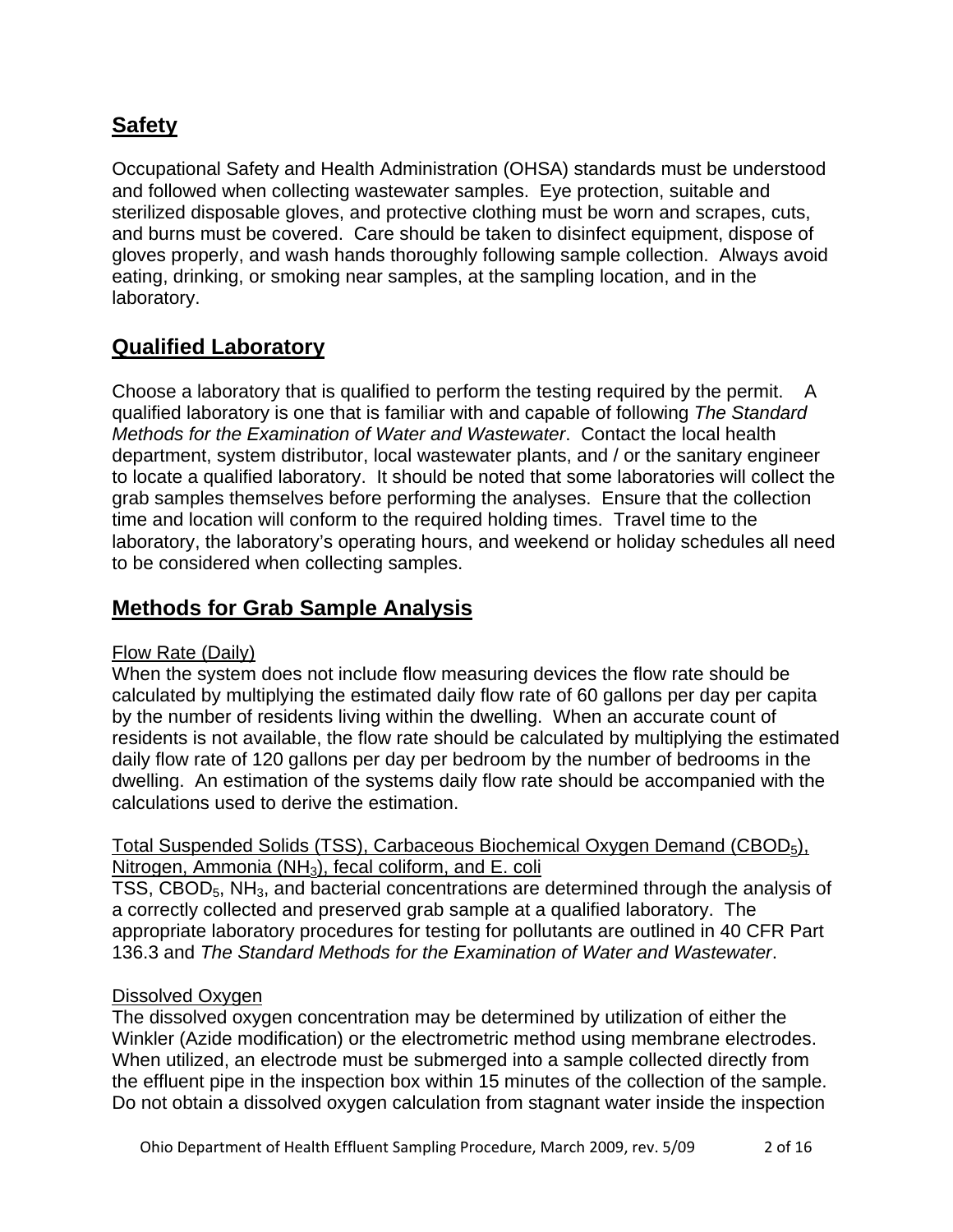port. Discard sample effluent into the inspection box after attaining dissolved oxygen concentration.

#### Color, odor, and turbidity

Color, odor, and turbidity severity are determined and recorded by the individual performing the monitoring in the field using the following table from Part IV *Special Conditions* of the general permits*.* 

## TABLE I: Color, Odor, and Turbidity Severity

From OEPA General NPDES Permit OHK00001, OHL00001

| For turbidity, odor, and color, use the following table to determine the value between 0 and 4 that is reported. |
|------------------------------------------------------------------------------------------------------------------|
|                                                                                                                  |

| REPORTED | <b>SEVERITY</b>    |                     |             |              |  |
|----------|--------------------|---------------------|-------------|--------------|--|
| VALUE*   | <b>DESCRIPTION</b> | <b>TURBIDITY</b>    | <b>ODOR</b> | <b>COLOR</b> |  |
|          | None               | Clear               | None        | Colorless    |  |
|          | Mild               |                     |             |              |  |
| ົ        | Moderate           | Light Solids        | Musty       | Grey         |  |
| ົ        | Serious            |                     |             |              |  |
| 4        | Extreme            | <b>Heavy Solids</b> | Septic      | <b>Black</b> |  |

\* interpolate between the descriptive phrases

#### Fats, oil, grease, or other floating material

The presence of sludge deposits, fats, oil, grease or other floating material must also be observed and recorded at the sampling site. Part V, I of the general permits states:

*I. General Effluent Limitations. The effluent shall, at all times, be free of substances: 1. in amounts that will settle to form putrescent, or otherwise objectionable sludge deposits; or that will adversely affect aquatic life or water fowl;* 

*2. of an oily, greasy, or surface-active nature, and of other floating debris, in amounts that will form noticeable accumulations of inappropriate scum, foam or sheen;* 

*3. in amounts that will alter the natural color or odor of the receiving water to such degree as to create a nuisance;* 

*4. in amounts that either singly or in combination with other substances are toxic to human, animal, or aquatic life;* 

*5. in amounts that are conducive to the growth of aquatic weeds or algae to the extent that such growths* 

*become inimical to more desirable forms of aquatic life, or create conditions that are unsightly, or constitute a nuisance in any other fashion; and* 

*6. in amounts that will impair designated instream or downstream water uses.* 

*7. that may result in public health nuisances, as defined by OAC 3745-1-04, associated with raw or poorly treated sewage.* 

#### **Chlorine**

Residual total chlorine may be determined by using a variety of methods including Methods 4500-Cl B-G *The Standard Methods for the Examination of Water and Wastewater*.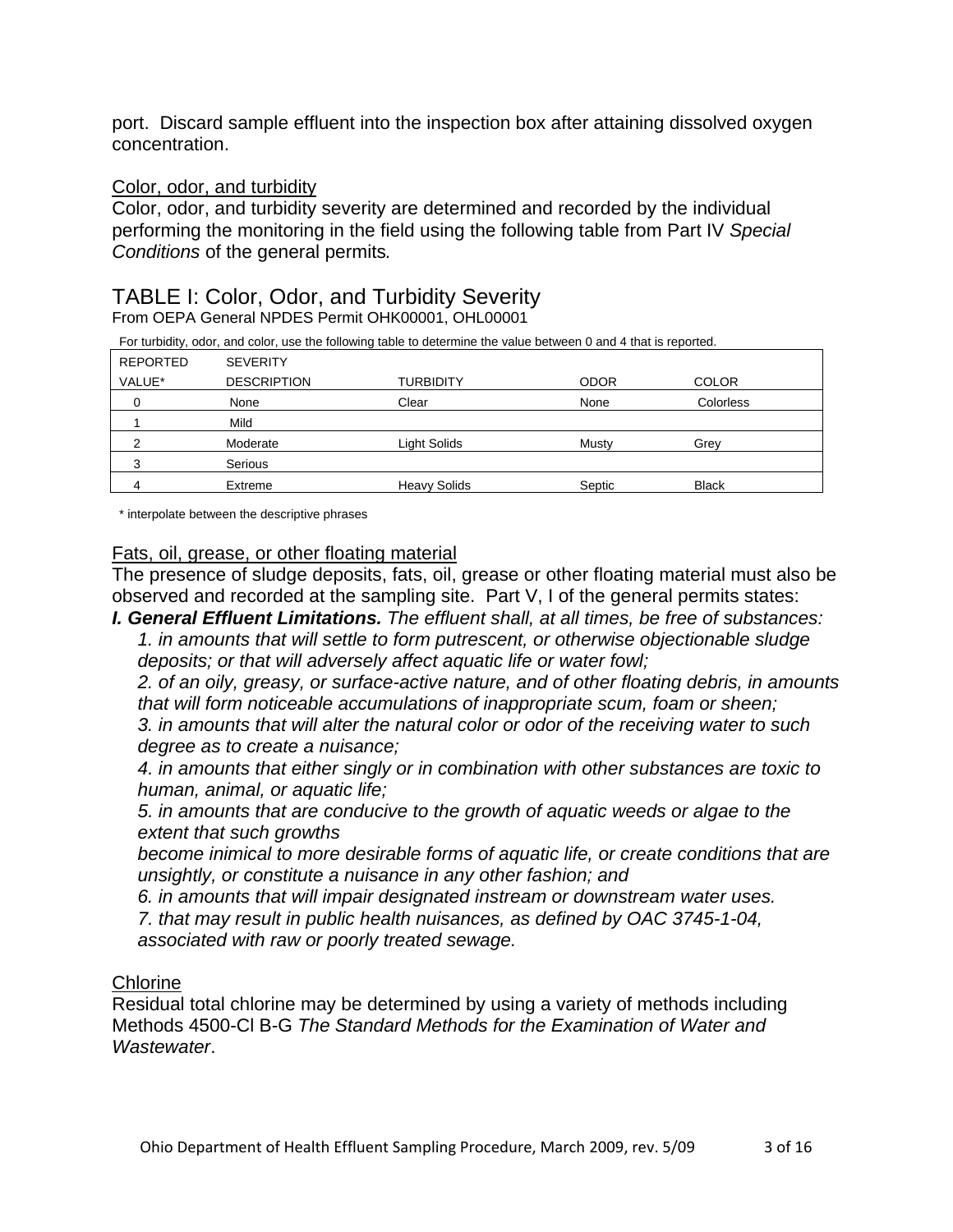#### **Temperature**

Although an effluent temperature reading is not required by the NPDES general permits, identification of the temperature at the time of collection may be considered advantageous in some situations. When a temperature reading is identified it shall be determined by submersing a thermometer to its indicated immersion distance (typically a line etched around the stem of a partial-immersion thermometer) into a sample collected directly from the effluent pipe in the inspection box and taking a reading from the thermometer once it has reached equilibrium. A reading must be taken within 15 minutes of the collection of the sample. Do not obtain a temperature reading from stagnant water inside the inspection port. Discard sample effluent into the inspection box after attaining temperature reading.

## **Equipment**

Ensure that you have access to the required instruments and that they are properly calibrated. Follow the *Quality Control* Procedures in *National Pollutant Discharge Elimination System Compliance Inspection Manual* Chapter 5 Table 5-4 and the manufacturer's instructions to ensure equipment is properly calibrated. All maintenance and calibration of testing instruments should be documented and submitted to the local health department with testing results.

### Sampling Bottles

When collecting samples for bacteriological testing, it is important to use clean and sterilized glass or plastic sampling bottles. Use bottles with sufficient volume to collect the sample and provide an adequate air space. 40 CFR Part 136 outlines requirements for sampling bottle materials. Sampling bottles and caps should be obtained from the laboratory performing the analysis on the samples. It may be advantageous keep a supply of extra bottles of each size in case a bottle becomes contaminated during sample collection.

#### Dissolved Oxygen Meter

When the dissolved oxygen concentration is determined using the membrane electrode method, the meter must be capable of accuracy of  $\pm 0.1$ mg/L and a precision of  $\pm 0.05$ mg/L. Follow the manufacturer's calibration procedure exactly to obtain guaranteed precision and accuracy.

## Reagents

Ensure that all chemical reagents are prepared correctly and do not have an expired shelf life. Ensure that all reagents are stored correctly and safely.

#### **Thermometer**

A thermometer must have a scale marked for every .1C, with markings etched on the capillary glass and a minimal thermal capacity to permit rapid equilibration. Use a thermometer with a metal case to prevent breakage. Since the entire thermometer will not be submerged in most cases a partial-immersion thermometer is preferred.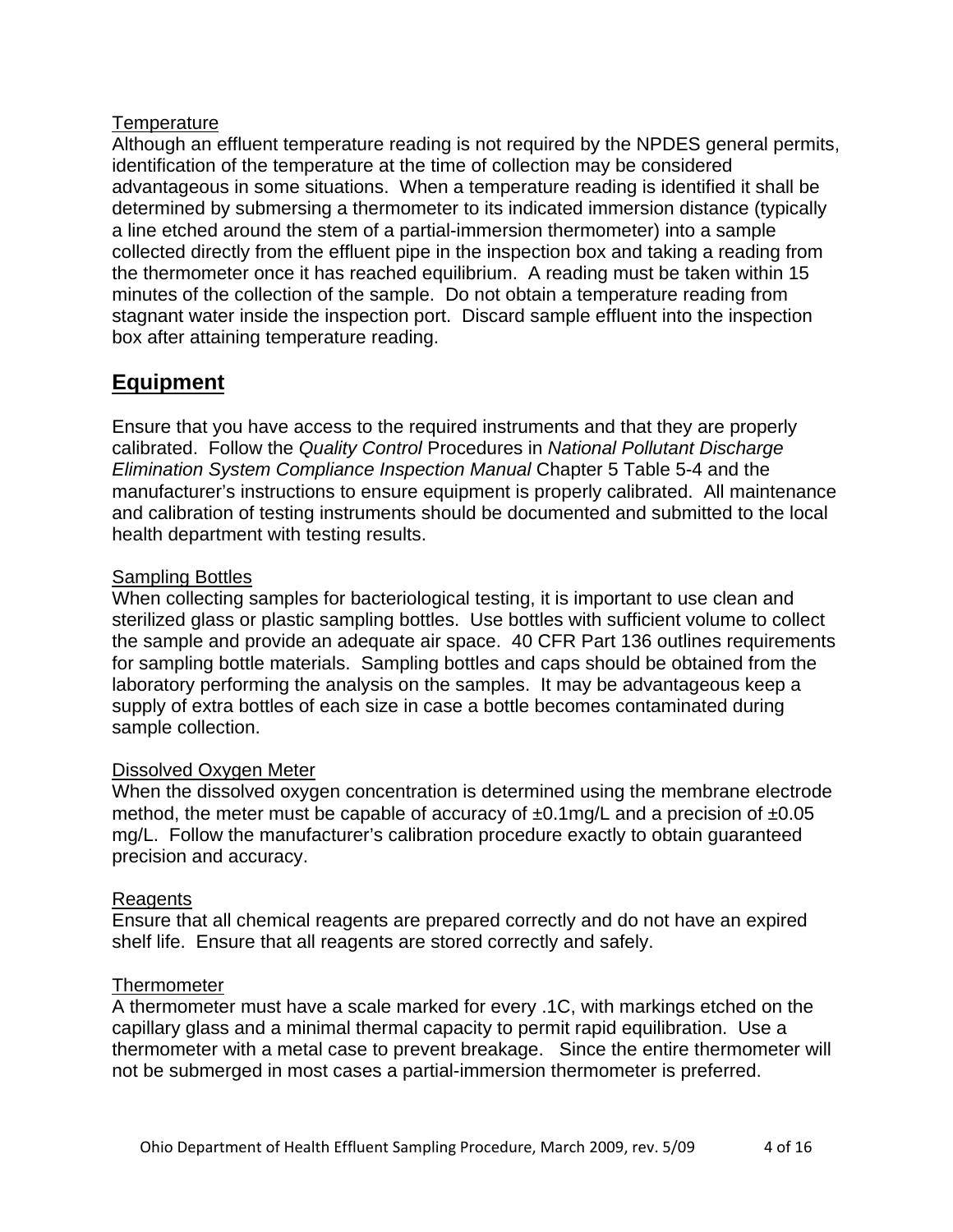## **Observations and Grab Sample Collection**

Part IV B of the general permits states that *grab samples shall be collected at such times and locations, and in such fashion, as to be representative of the facility's performance.* Grab samples must be collected from a sampling port installed after final treatment of the effluent. Although other sample ports within the treatment train may be required by the manufacturer for maintenance purposes, all NPDES systems must have a sample port installed after final treatment. The local health department must be contacted if an appropriate sample port is not available.

A grab sample cannot be taken during periods of low or no flow. Contact the system manufacturer to determine the recommended procedure for inducing or capturing flow in these situations. If the manufacturer recommends inducing flow by turning on a faucet in the dwelling or by adding water prior to the first treatment component of the system, it must be representative of normal flow from the residence (typically no more than 5 gpm).

Record the color, odor, and turbidity severity using the table provided in this document from Part IV of the general permits. The presence of sludge deposits, fats, oil, grease or other floating material must also be observed and recorded at the sampling site.

The temperature, dissolved oxygen concentration, and chlorine concentration must be measured using the appropriate methods and recorded immediately, on-site.

The presence of chlorine will affect bacterial testing results. If chlorine is detected it must be removed or stabilized prior to storage and transport of the sample for laboratory analysis. Sample bottles containing Sodium thiosulfate, a dechlorinating agent, are available from the laboratory. The presence of a dechlorinating agent must be identified on the sample bottle.

All grab samples measurement should be collected over a period of time not to exceed 15 minutes. The sample volume depends on the type and number of analyses to be performed. 40 CFR Part 136.3 outlines requirements for sample sizes. Consult with the testing laboratory to determine the volume of effluent needed and appropriate bottle for each analysis.

Care must be taken when collecting the grab samples for laboratory analysis. The grab samples must be collected from a free falling stream at the end of the effluent pipe in the inspection port provided in all approved NPDES household sewage treatment systems. Do not collect the grab samples from stagnant water inside the inspection port.

Mark the sample bottles with the site address, time and date of collection, any additives introduced to the sample, and whether chlorine was detected before collecting the sample.

1. Do not remove the cap from the sample bottle until you are ready to take the sample.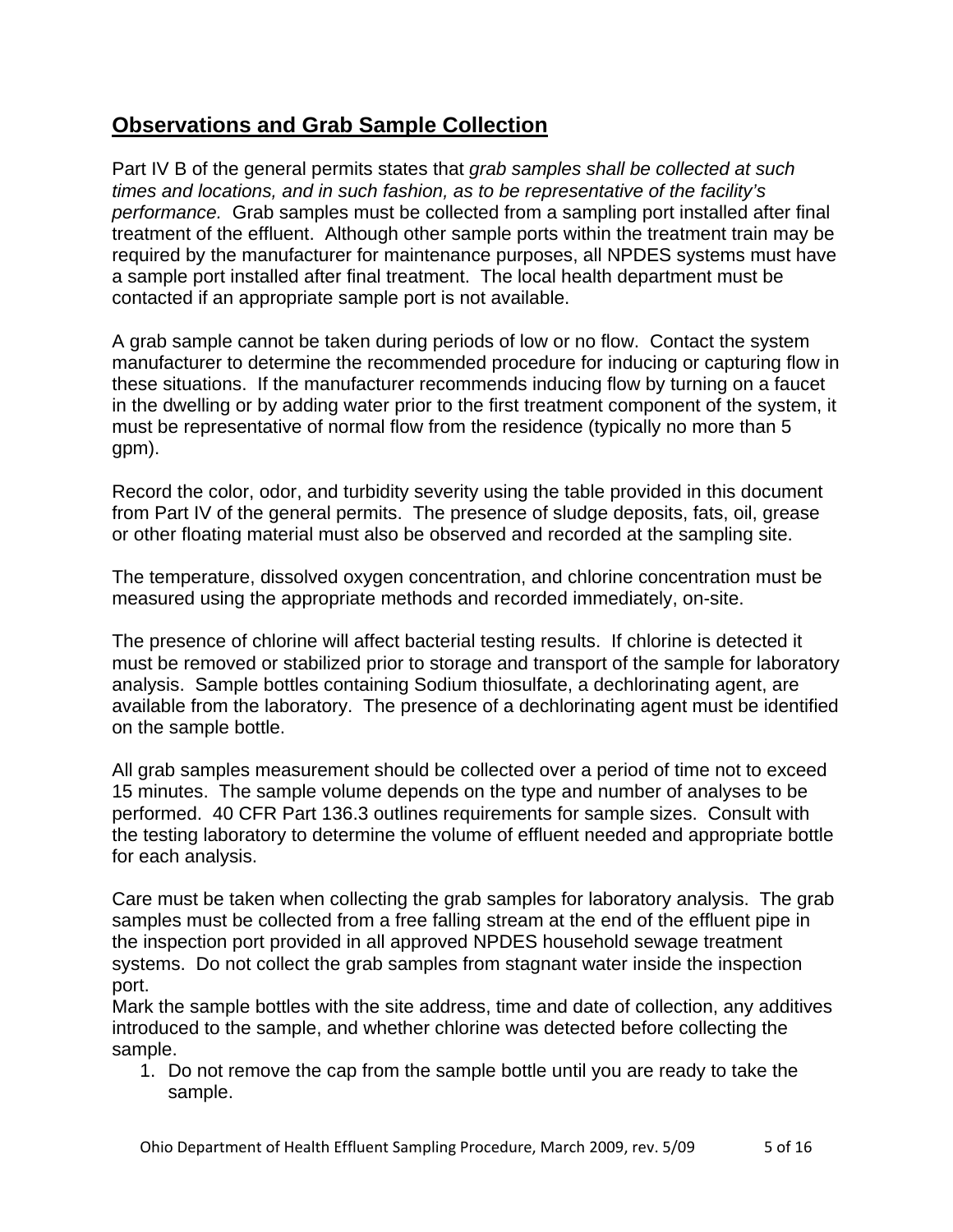- 2. Remove the cap from the sample bottle holding the exterior of the cap. Do not touch the rim or mouth of the bottle. Some sample bottles are sealed to ensure they remain sterilized. Be sure to remove the tape completely before collecting a sample. Contamination of samples to be analyzed for fecal coliform or E. coli will affect sample results.
- 3. Carefully fill the sample bottle.
	- a. Sample bottles to be analyzed for fecal coliform or E. coli must be filled without rinsing. Leave ample air space in the bottle (at least 2.5 cm) to facilitate mixing by shaking, before examination. Do not allow the sample bottle rim to touch the effluent piping or any other source of contamination.
	- b. Overflow the airtight sample bottle to be analyzed for CBOD<sub>5</sub>. The presence of oxygen in the airspace will affect these samples.
- 4. Recap the sample bottle. The bottle should only be open during the collection of the sample.
- 5. If there is any question whether the sample to be analyzed for fecal coliform or E. coli was contaminated during collection, discard the sample and start over at the first step.

## **Storage and Transport**

The sample must be packed in ice and held at <4ºC for less than six hours for transport to the testing laboratory. Re-freezable ice packs are not sufficient to ensure compliance with the required holding temperature and are prohibited. Preferred holding times, from collection to analysis, are provided in the following table:

## Table II— Collection and Preservation Techniques with Holding Times

derived from 40CFR (1998) Part 136, and Norweco, Inc.'s *Effluent Sampling For Residential Treatment Systems,* and *The Standard Methods for the Examination of Water and Wastewater*

| <b>Parameter Name</b>            | <b>Preservation*</b><br>(temperature, | <b>Holding</b><br>Time** | <b>Sample</b><br>$Size***$ | <b>Appropriate Air</b><br><b>Space in Sample</b> |
|----------------------------------|---------------------------------------|--------------------------|----------------------------|--------------------------------------------------|
|                                  | reagents)                             |                          |                            | <b>Bottle</b>                                    |
| Fecal Coliform or <i>E. coli</i> | Cool, $\leq 10^{\circ}$ C             | 6 hours                  | N/A                        | $>$ 2.5 cm                                       |
|                                  | 0.0008% Na2S2O3                       |                          |                            |                                                  |
| Ammonia (NH <sub>3</sub> )       | Cool, $\leq 4$ °C                     | 24 hours                 | $500 \text{ mL}$           | N/A                                              |
|                                  | $H2SO4$ to $pH<2$                     |                          |                            |                                                  |
| Carbonaceous biochemical         | Cool, $\leq 4^{\circ}C$               | 6 hours                  | $1.000$ mL                 | $0 \text{ cm}$ - The sample                      |
| oxygen demand $(CBOD5)$          |                                       |                          |                            | must be void of                                  |
|                                  |                                       |                          |                            | airspace.                                        |
| Total Suspended Solids (TSS)     | Cool, ≤4°C                            | 24 hours                 | 200mL                      | N/A                                              |

Reagents may be needed in the presence of chlorine. Discuss reagent use with the qualified laboratory.

\*\*Preferred holding time from collection to analysis. Consider laboratory hours and schedule when delivering samples. All samples should be analyzed as soon as possible after collection

\*\*\*Check with the qualified laboratory for sample bottle size; sample size may be dependant on analysis methods

# **Chain of Custody**

Written records must accurately trace the custody of each sample through all phases of the monitoring program. The primary objective of a chain of custody is to create an accurate written record that can be used to trace the possession and handling of the

Ohio Department of Health Effluent Sampling Procedure, March 2009, rev. 5/09 6 of 16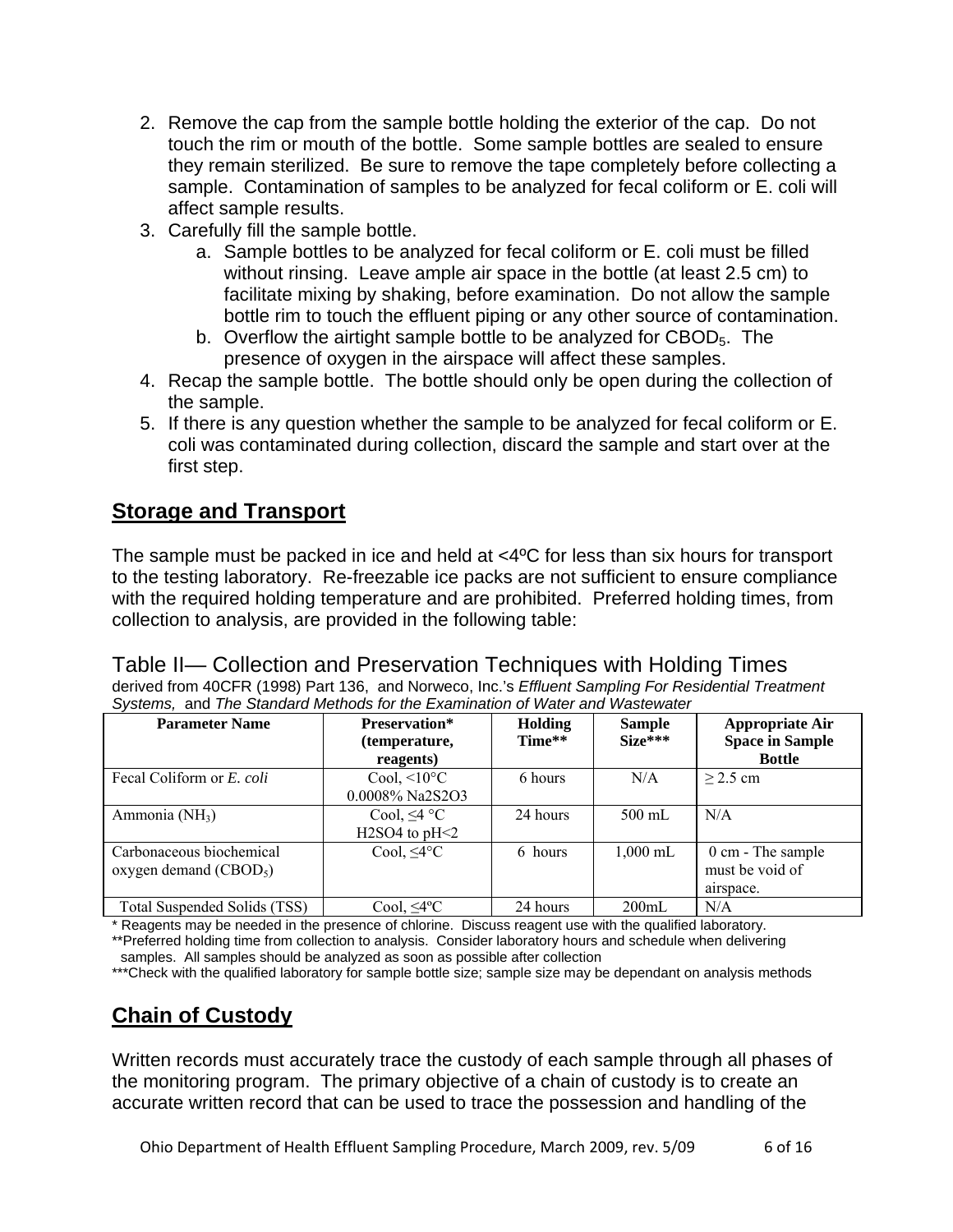sample from the moment of its collection through its analysis. A chain of custody form may be obtained from the laboratory performing the analysis on the samples or sample chain of custody forms can be found in the USEPA *National Pollutant Discharge Elimination System Compliance Inspection Manual* Chapter 5, Appendix M or in Appendix B of this document.

## **Reporting and Records Retention**

The results of all analyses and measurements shall be submitted to the local health district having jurisdiction and shall be retained by the health district for inspection. The results of all analyses and measurements must be accompanied by the site address, homeowners name, time, and date of the sampling, the specific sampling location within the treatment train, the name of the person(s) and company collecting the samples and measurements, the name of the person(s) and laboratory who performed the analyses, and the analytical techniques or methods used. Maintenance and calibration schedules and records for all testing instruments must accompany the testing results.

Part V N *Records Retention* of the general permits states that local health district shall retain all of the following records for a minimum of three years (unless otherwise noted), including:

- *1. all sampling and analytical records (including internal sampling data not reported);*
- *2. all original recordings for any continuous monitoring instrumentation;*
- *3. all instrumentation, calibrations, and maintenance records;*
- *4. all plant operation and maintenance records;*
- *5. all reports required by this permit; and*
- *6. records of all data used to complete the application for the general permit shall be maintained until such time as the system is abandoned*

## **Inspection**

Whether or not the sample collection is done in conjunction with an inspection of the system, obvious malfunctions in the operation of the system must be recorded and reported to the homeowner and local health district. Conditions causing human, pet, or insect exposure to wastewater must be reported to the board of health immediately.

## **Samples that Exceed Permit Limits**

Grab sample results that exceed permit limits may be due to a number of environmental, operational, system, and collection conditions or a combination of these conditions. When local health districts receive testing results they are required to determine compliance with the effluent limits outlined in the general permits. When it is determined that the reported results exceed permit limits the district must report the results to the Ohio EPA. At that time the local health district and Ohio EPA, in cooperation with ODH, must consider the systems operation and possible compliance and enforcement actions. Follow-up system maintenance by a service provider, additional monitoring, and / or the collection of additional samples may be necessary.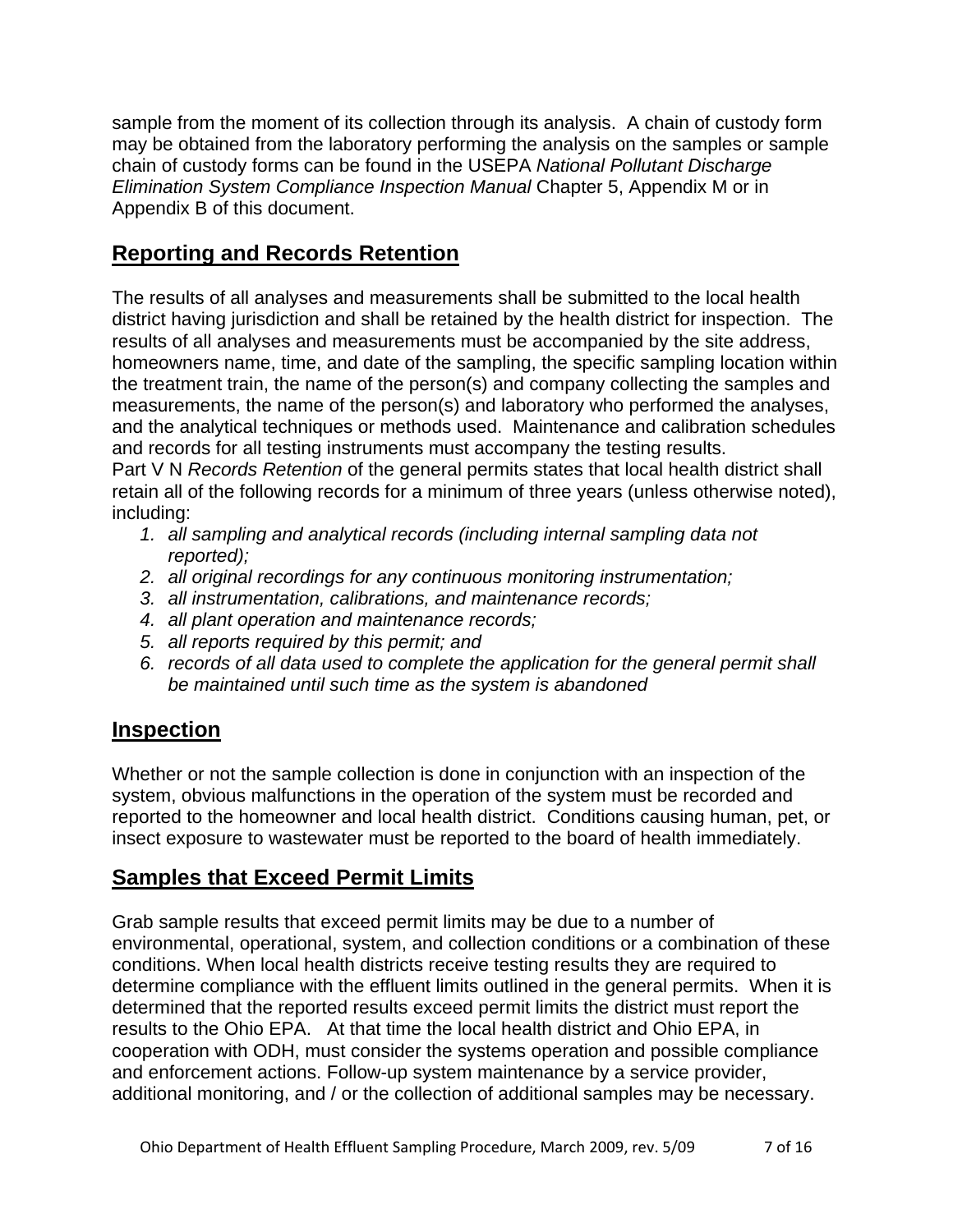The sampling procedures used to collect the results and the homeowners use and operation must also be considered.

Although compliance and enforcement action may be necessary to determine the cause of poor testing results in some situations, it must be noted that grab sample results only reflect performance at the time that the sample was collected, and then only if the sample was collected properly. The function and operation of the individual system or an approved treatment train cannot be predicted through analysis of the results from a single grab sample. This type of analysis can only be conducted while analyzing a sufficient amount of results, collected over time.

For more information on sewage treatment systems, contact the ODH Bureau of Environmental Health at 614-644-1390, **[BEH@odh.ohio.gov](mailto:BEH@odh.ohio.gov)**, or visit the ODH Sewage Program Website <http://www.odh.ohio.gov/odhPrograms/eh/sewage/sewage1.aspx>

## **References and Resources:**

American Public Health Association, American Waterworks Association Water Environmental Federation. *Standard Methods for the Examination of Water and Wastewater, 21st edition.*

Consolidated Treatment Systems, (2008) Sampling Protocol for Multi-Flo Systems.

Norweco, Inc. Effluent Sampling For Residential Treatment Systems.

Ohio EPA. (2009) *Manual of OEPA Surveillance Methods and Quality Assurance Practices.* [http://www.epa.state.oh.us/dsw/documents/Field\\_Manual\\_1-9-](http://www.epa.state.oh.us/dsw/documents/Field_Manual_1-9-09_revision.pdf) [09\\_revision.pdf](http://www.epa.state.oh.us/dsw/documents/Field_Manual_1-9-09_revision.pdf)

US Environmental Protection Agency. *National Pollutant Discharge Elimination System Compliance Inspection Manual.* 

[http://www.epa.gov/compliance/resources/publications/monitoring/cwa/inspections/npde](http://www.epa.gov/compliance/resources/publications/monitoring/cwa/inspections/npdesinspect/npdesmanual.html) [sinspect/npdesmanual.html](http://www.epa.gov/compliance/resources/publications/monitoring/cwa/inspections/npdesinspect/npdesmanual.html)

US Environmental Protection Agency. Rules and Regulations 40CFR (1998) Part 136. [http://ecfr.gpoaccess.gov/cgi/t/text/text](http://ecfr.gpoaccess.gov/cgi/t/text/text-idx?c=ecfr&sid=abc63a76fcb37a07bf241073489c541e&rgn=div5&view=text&node=40:22.0.1.1.1&idno=40)[idx?c=ecfr&sid=abc63a76fcb37a07bf241073489c541e&rgn=div5&view=text&node=40:](http://ecfr.gpoaccess.gov/cgi/t/text/text-idx?c=ecfr&sid=abc63a76fcb37a07bf241073489c541e&rgn=div5&view=text&node=40:22.0.1.1.1&idno=40) [22.0.1.1.1&idno=40](http://ecfr.gpoaccess.gov/cgi/t/text/text-idx?c=ecfr&sid=abc63a76fcb37a07bf241073489c541e&rgn=div5&view=text&node=40:22.0.1.1.1&idno=40)

US Environmental Protection Agency. National Pollutant Discharge Elimination System General Permit OHK0001 and OHL0001.

[http://www.epa.state.oh.us/dsw/permits/GP\\_HouseholdSewageTreatmentPlants.html#O](http://www.epa.state.oh.us/dsw/permits/GP_HouseholdSewageTreatmentPlants.html#OHK000001) [HK000001](http://www.epa.state.oh.us/dsw/permits/GP_HouseholdSewageTreatmentPlants.html#OHK000001)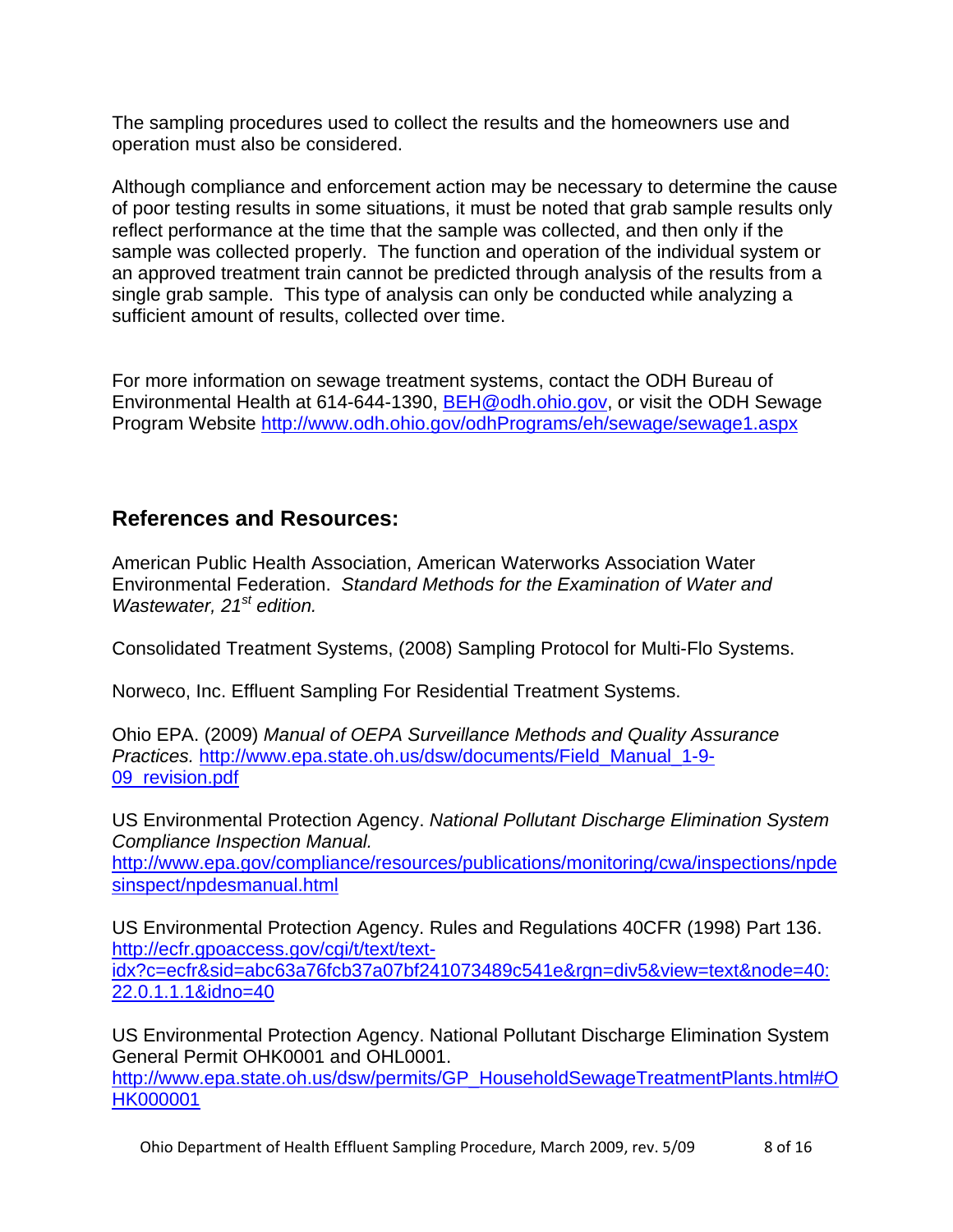## **Appendix A**

The tables and information provided in this appendix are from the Ohio Environmental Protection Agency (EPA) National Pollutant Discharge Elimination System (NPDES) General Permits OHK000001 and OHL000001 and is provided for the convenience of individuals, companies, and agencies performing the monitoring requirements outlined within them.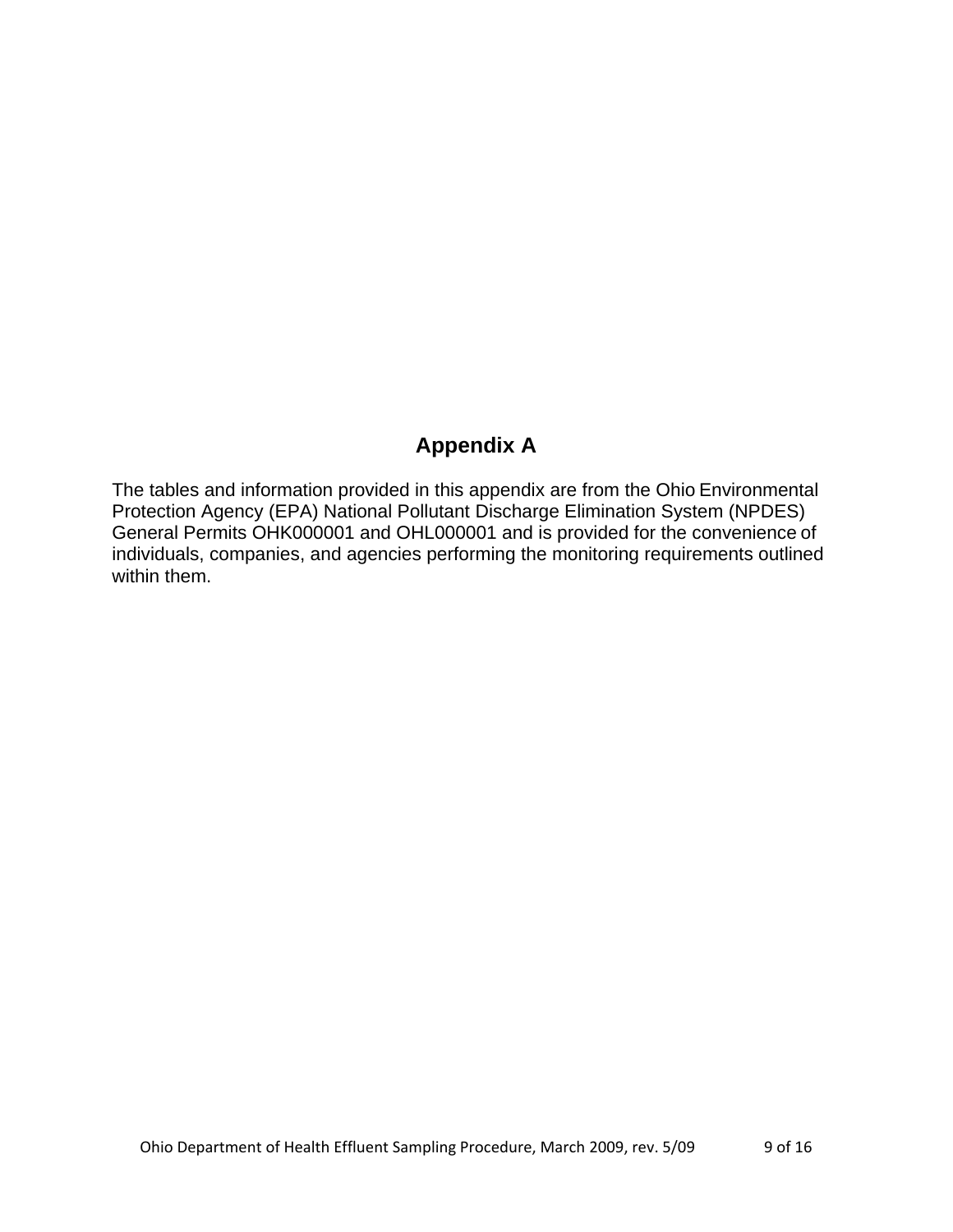#### Part III. EFFLUENT LIMITATIONS AND MONITORING REQUIREMENTS

#### Table A.1. FINAL EFFLUENT LIMITATIONS AND MONITORING REQUIREMENTS FOR DISCHARGES FROM HSTS DESIGNED IN ACCORDANCE WITH OAC 3701-29, DISCHARGING TO WATERS OTHER THAN LAKE ERIE.

During the period beginning on the effective date of this permit and lasting until the expiration date, the permittee is authorized to discharge in accordance with the following limitations and monitoring requirements.

| EFFLUENT CHARACTERISTICS |       |                                     | DISCHARGE LIMITATIONS    | MONITORING<br>REQUIREMENTS (3)  |           |              |
|--------------------------|-------|-------------------------------------|--------------------------|---------------------------------|-----------|--------------|
| Reporting                |       |                                     |                          | Concentration                   |           | Sample       |
| Code                     | Units | Parameter                           | 30 Day Daily             |                                 | Frequency | Type         |
| 00056                    | GPD   | Flow Rate                           |                          | ۰                               | 1/year    | 24HrTot.Est. |
| 00530                    | mg/l  | Total Suspended Solids              |                          | 18                              | 1/year    | Grab         |
| 00610                    | mg/l  | Nitrogen, Ammonia(NH <sub>3</sub> ) |                          |                                 |           |              |
|                          |       | (summer)                            | ۰                        | 2.0                             | 1/year    | Grab         |
|                          |       | (winter)                            | $\overline{\phantom{0}}$ | 4.5                             | 1/year    | Grab         |
| 80082                    | mg/1  | CBOD,                               | $\overline{\phantom{0}}$ | 15                              | 1/year    | Grab         |
| 31616                    |       | #/100ml Fecal Coliform (summer)     |                          | 2000                            | 1/year    | Grab         |
| 00083                    |       | color, severity<br>(1)              | -                        |                                 | 1/year    | Estimate     |
| 01330                    |       | odor, severity<br>(1)               | -                        |                                 | 1/year    | Estimate     |
| 01335                    |       | turbidity, severity (1)             | -                        |                                 | 1/year    | Estimate     |
| 00300                    | mg/l  | Dissolved Oxygen                    |                          | not less than 6.0 at any time   | 1/year    | Grab         |
| 50060                    | mg/1  | Chlorine, total residual (2)        |                          | not to exceed 0.038 at any time | 1/year    | Grab         |

(1) See Part IV, paragraph E.

(2) See Part IV, paragraph F.

(3) Additional operational monitoring requirements shall comply with those listed in OAC 3701-29 for all system components, including service contracts as applicable.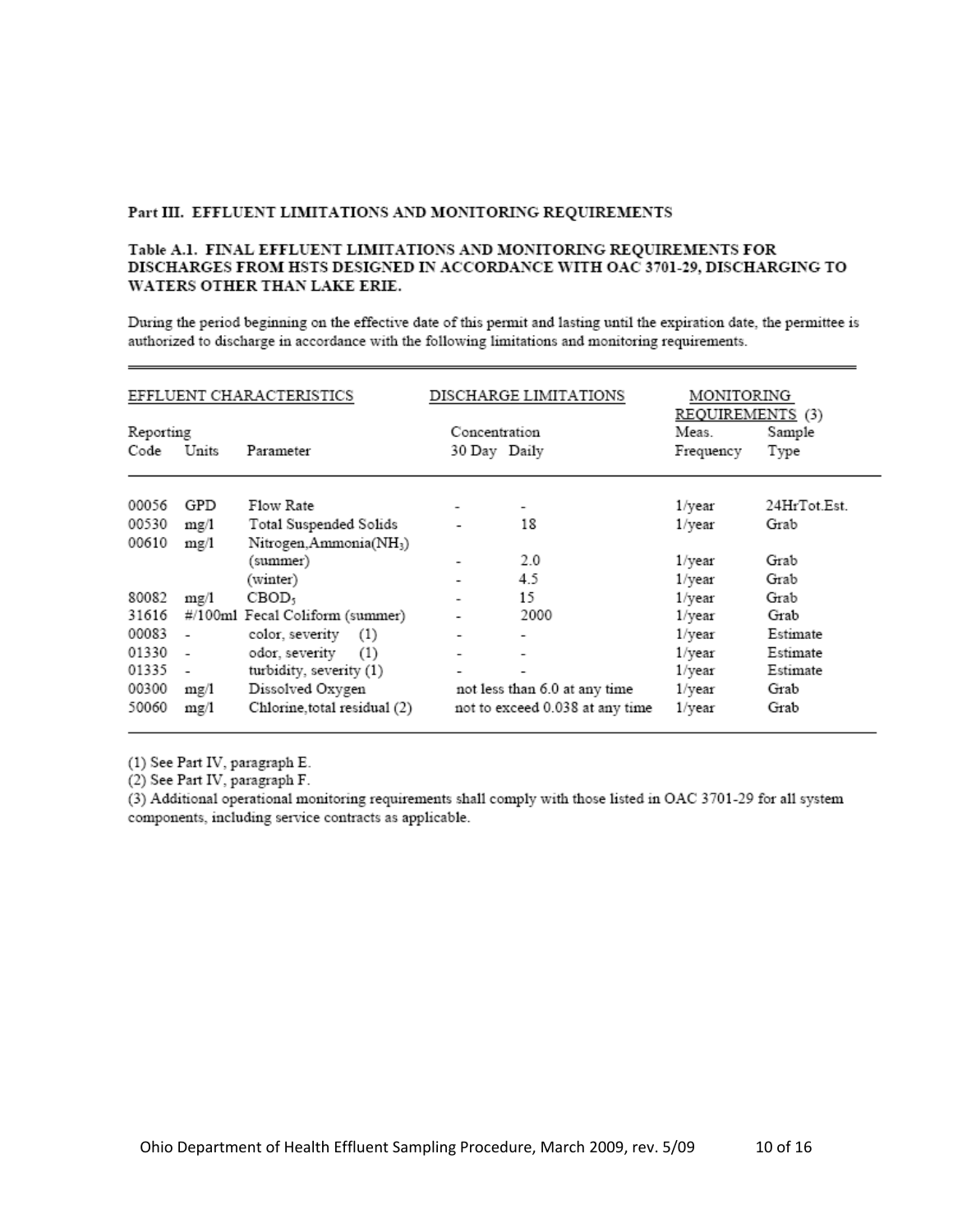#### Table A.2. FINAL EFFLUENT LIMITATIONS AND MONITORING REQUIREMENTS FOR DISCHARGES FROM HSTS DESIGNED IN ACCORDANCE WITH OAC 3701-29, DISCHARGING DIRECTLY TO LAKE ERIE.

During the period beginning on the effective date of this permit and lasting until the expiration date, the permittee is authorized to discharge in accordance with the following limitations and monitoring requirements.

| EFFLUENT CHARACTERISTICS |                          |                              | DISCHARGE LIMITATIONS | MONITORING<br>REQUIREMENTS (3)  |           |              |
|--------------------------|--------------------------|------------------------------|-----------------------|---------------------------------|-----------|--------------|
| Reporting                |                          |                              |                       | Concentration                   |           | Sample       |
| Code                     | Units                    | Parameter                    | 30 Day Daily          |                                 | Frequency | Type         |
| 00056                    | GPD                      | Flow Rate                    |                       | ۰                               | 1/year    | 24HrTot.Est. |
| 00530                    | mg/1                     | Total Suspended Solids       |                       | 18                              | 1/year    | Grab         |
| 00610                    | mg/1                     | Nitrogen, Ammonia(NH3)       |                       |                                 |           |              |
|                          |                          | (summer)                     |                       | 2.0                             | 1/year    | Grab         |
|                          |                          | (winter)                     | ۰                     | 4.5                             | 1/year    | Grab         |
| 80082                    | mg/1                     | CBOD,                        |                       | 15                              | 1/year    | Grab         |
| 31648                    | #/100ml                  | E. coli (summer)             | 126                   |                                 | 1/year    | Grab         |
| 00083                    |                          | color, severity<br>(1)       | ٠                     | -                               | 1/year    | Estimate     |
| 01330                    | $\overline{\phantom{a}}$ | odor, severity<br>(1)        | ٠                     | ۰                               | 1/year    | Estimate     |
| 01335                    |                          | turbidity, severity (1)      |                       |                                 | 1/year    | Estimate     |
| 00300                    | mg/1                     | Dissolved Oxygen             |                       | not less than 6.0 at any time   | 1/year    | Grab         |
| 50060                    | mg/1                     | Chlorine, total residual (2) |                       | not to exceed 0.038 at any time | 1/year    | Grab         |

(1) See Part IV, paragraph E.

(2) See Part IV, paragraph F.

(3) Additional operational monitoring requirements shall comply with those listed in OAC 3701-29 for all system components, including service contracts units as applicable.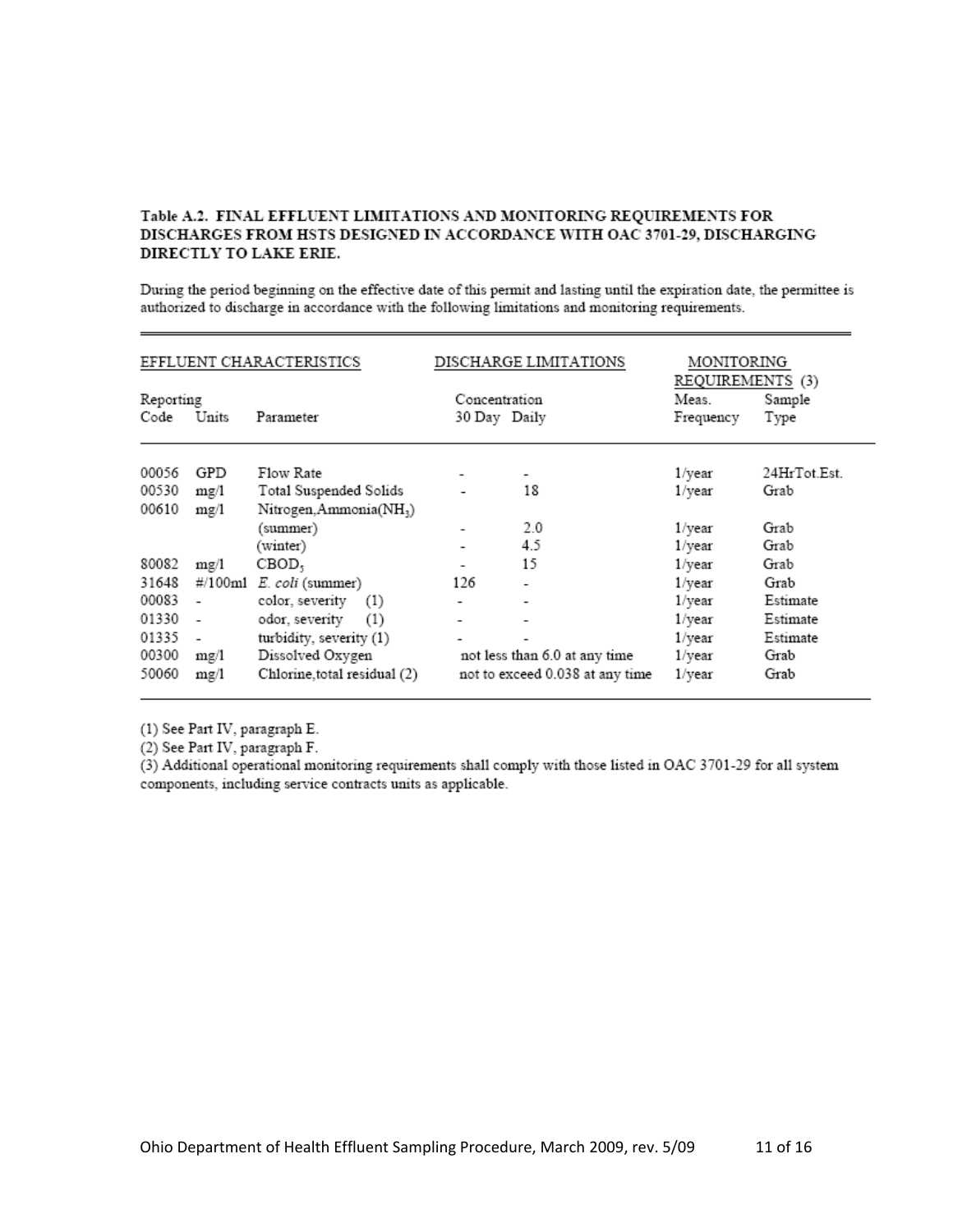# **Appendix B**

The sample chain of custody form with instructions and collection checklist with a key point summary in this appendix are provided for the convenience of individuals, companies, and agencies performing the monitoring requirements outlined in the Ohio Environmental Protection Agency (EPA) National Pollutant Discharge Elimination System (NPDES) General Permits OHK000001 and OHL000001.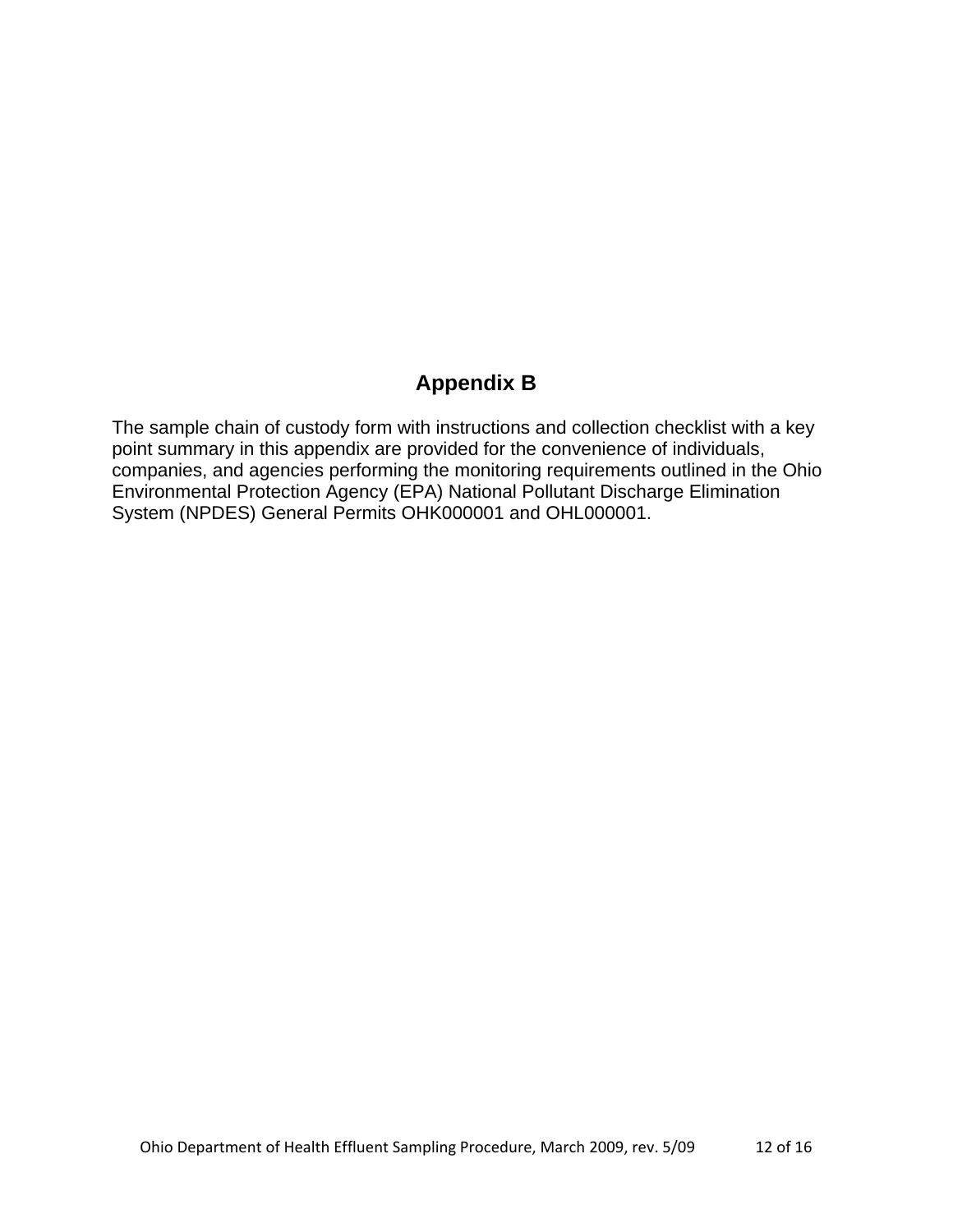## **SAMPLE CHAIN OF CUSTODY RECORD**

| Homeowner                                 |      |                        |              |           | <b>Sample Chain of Custody</b><br><b>Record</b><br>for Discharging Household |                                  |                                 |      |  |
|-------------------------------------------|------|------------------------|--------------|-----------|------------------------------------------------------------------------------|----------------------------------|---------------------------------|------|--|
| Address                                   |      |                        |              |           |                                                                              |                                  |                                 |      |  |
| Collected by                              |      |                        |              |           |                                                                              |                                  | <b>Sewage Treatment Systems</b> |      |  |
| Company name                              |      |                        |              |           |                                                                              | <b>Ohio Department of Health</b> |                                 |      |  |
| Date                                      |      |                        |              |           |                                                                              |                                  | 2009                            |      |  |
| Date                                      | Time | Sample ID              | Preservative |           | Analysis Requested                                                           |                                  | Remarks                         |      |  |
|                                           |      |                        |              |           |                                                                              |                                  |                                 |      |  |
|                                           |      |                        |              |           |                                                                              |                                  |                                 |      |  |
|                                           |      |                        |              |           |                                                                              |                                  |                                 |      |  |
|                                           |      |                        |              |           |                                                                              |                                  |                                 |      |  |
|                                           |      |                        |              |           |                                                                              |                                  |                                 |      |  |
|                                           |      |                        |              |           |                                                                              |                                  |                                 |      |  |
|                                           |      |                        |              |           |                                                                              |                                  |                                 |      |  |
|                                           |      |                        |              |           |                                                                              | Date                             |                                 | Time |  |
| Relinquished by: Name                     |      | Company                |              | Signature |                                                                              |                                  |                                 |      |  |
|                                           |      |                        |              |           |                                                                              |                                  |                                 |      |  |
| Received by: Name                         |      | Company                |              | Signature |                                                                              | Date                             |                                 | Time |  |
|                                           |      |                        |              |           |                                                                              |                                  |                                 |      |  |
| Relinquished by: Name                     |      | Company                |              | Signature |                                                                              | Date                             |                                 | Time |  |
|                                           |      |                        |              |           |                                                                              |                                  |                                 |      |  |
| Received by: Name<br>Signature<br>Company |      |                        | Date         |           | Time                                                                         |                                  |                                 |      |  |
|                                           |      |                        |              |           |                                                                              |                                  |                                 |      |  |
| Relinquished by: Name                     |      | Company                |              | Signature |                                                                              | Date                             |                                 | Time |  |
|                                           |      |                        |              |           |                                                                              |                                  |                                 |      |  |
| Received by: Name                         |      | <b>Laboratory Name</b> |              | Signature |                                                                              | Date                             |                                 | Time |  |
|                                           |      |                        |              |           |                                                                              |                                  |                                 |      |  |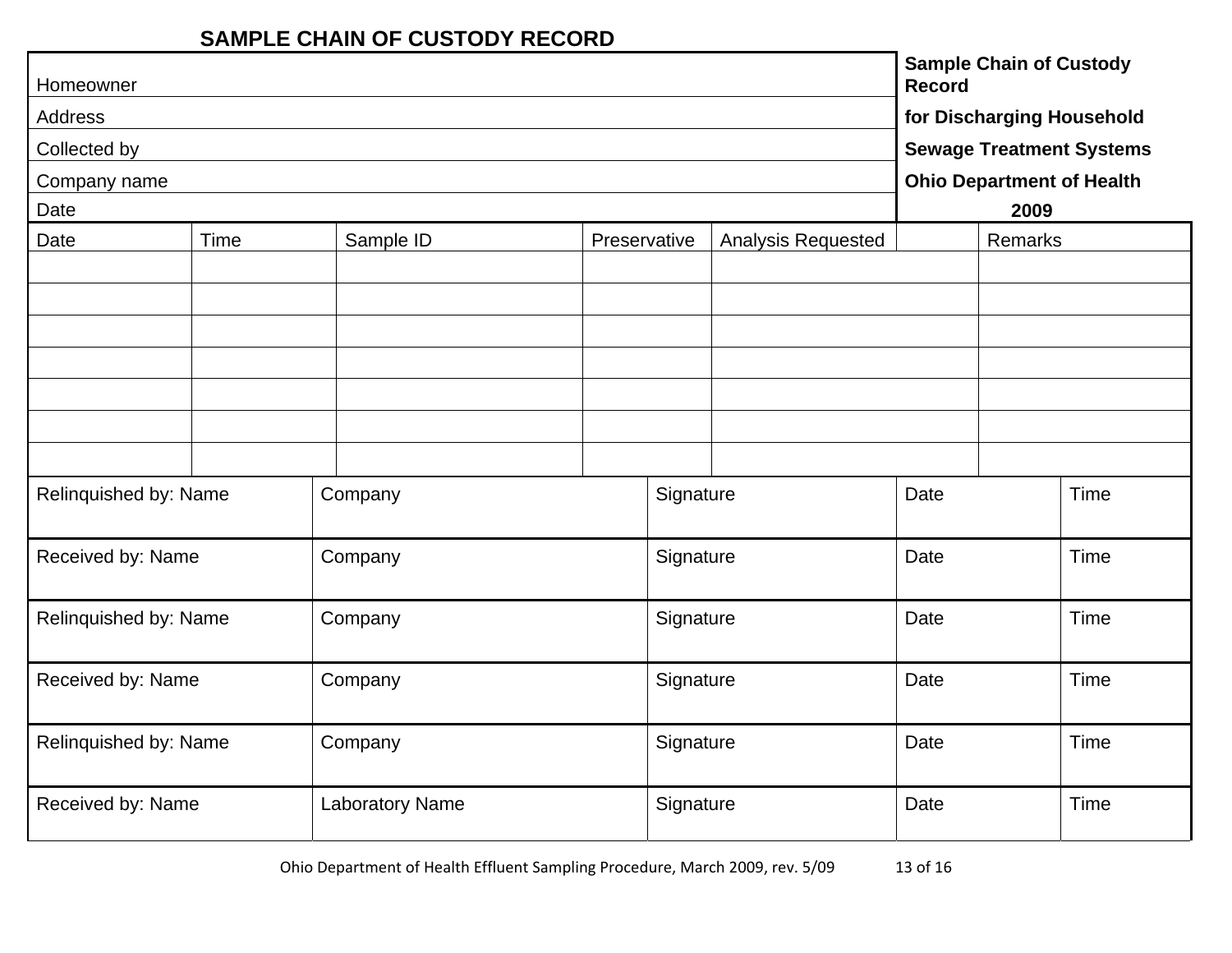#### **SAMPLE CHAIN OF CUSTODY FORM INSTRUCTIONS**

This document ensures that the sample taken in the field is the same sample that is received by the laboratory and provides an explanation of all individuals who handled the sample between its collection and submission to the laboratory. It is therefore important that the form be filled out as accurately and completely as possible.

#### **Homeowner information**:

The homeowner, his or her address, and phone number must be printed on the form. The individual collecting the sample must print his or her name, the company name (if applicable) and the date of the collection.

The individual collecting the sample must also print his or her name, company name (if applicable) signature, date, and time of the collection on the first line labeled: *Relinquished by*

### **Sample Information**:

- For each sample, indicate the date and time of the collection.
- When collecting a number of samples for laboratory analysis it may be advantageous to number or letter the samples to avoid confusion. Any identification should be labeled on the sample bottle and on the chain of custody form.
- Under Preservative, indicate the type of preservative in the containers submitted to the lab.
- Include what analyses are to be performed.
- Include any remarks for the laboratory, special instructions, or any necessary documentation related to the sample or its collection.

## **Verifying Chain of Custody**

Each time the sample changes hands, the person relinquishing the sample must print and sign his or her name, company name (if applicable), the date and time the sample was transferred. The person receiving the sample should do likewise.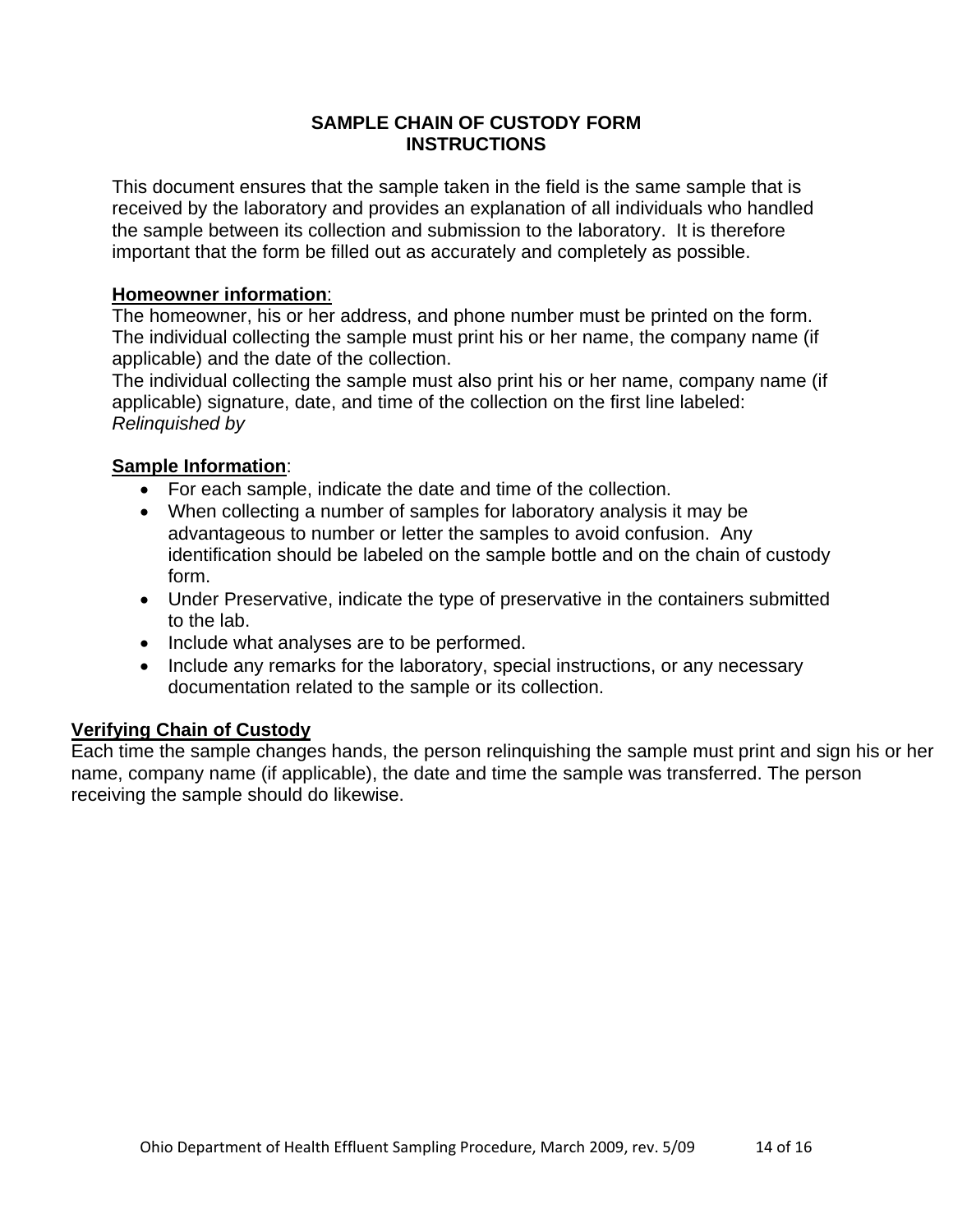# RECOMMENDED SAMPLING CHECKLIST

| Y                 |                 | N/A |                                    |                                                                                                                 |      |              |
|-------------------|-----------------|-----|------------------------------------|-----------------------------------------------------------------------------------------------------------------|------|--------------|
|                   | N               |     | Proper safety techniques followed. | Sampling frequency in compliance with permit. Date of last sampling:                                            |      |              |
|                   |                 |     |                                    | Sample collection location is representative of discharge.                                                      |      |              |
|                   |                 |     |                                    |                                                                                                                 |      |              |
|                   |                 |     |                                    | Flow is representative of normal household flow: _______________________________                                |      |              |
|                   |                 |     |                                    |                                                                                                                 |      |              |
|                   |                 |     |                                    |                                                                                                                 |      |              |
|                   |                 |     |                                    |                                                                                                                 |      |              |
|                   |                 |     |                                    |                                                                                                                 |      |              |
|                   |                 |     |                                    |                                                                                                                 |      |              |
|                   |                 |     |                                    |                                                                                                                 |      |              |
|                   |                 |     |                                    |                                                                                                                 |      |              |
|                   |                 |     |                                    |                                                                                                                 |      |              |
|                   |                 |     |                                    | For turbidity, odor and color, use the following table to determine the value between 0 and 4 that is reported. |      |              |
|                   | <b>REPORTED</b> |     | <b>SEVERITY</b>                    |                                                                                                                 |      |              |
| VALUE*            |                 |     | <b>DESCRIPTION</b>                 | TURBIDITY                                                                                                       | ODOR | <b>COLOR</b> |
| 0<br>$\mathbf{1}$ |                 |     | None<br>Mild                       | Clear                                                                                                           | None | Colorless    |

4 **Extreme Heavy Solids Septic Black** Black \* interpolate between the descriptive phrases from OEPA General NPDES Permit OHK00001, OHL00001

2 Moderate **Light Solids** Musty Grey

3 Serious

 $\frac{1}{2}$  ,  $\frac{1}{2}$  ,  $\frac{1}{2}$  ,  $\frac{1}{2}$  ,  $\frac{1}{2}$  ,  $\frac{1}{2}$  ,  $\frac{1}{2}$  ,  $\frac{1}{2}$  ,  $\frac{1}{2}$  ,  $\frac{1}{2}$  ,  $\frac{1}{2}$  ,  $\frac{1}{2}$  ,  $\frac{1}{2}$  ,  $\frac{1}{2}$  ,  $\frac{1}{2}$  ,  $\frac{1}{2}$  ,  $\frac{1}{2}$  ,  $\frac{1}{2}$  ,  $\frac{1$  Foam, grease, floating solids observed at the outfall. Samples refrigerated immediately after collection and during transport. All instruments are properly calibrated. All chemicals are "fresh." Containers and sample holding times conform to 40 CFR 136.3. Employ chain of custody procedures. (Chain of Custody is attached) Laboratory results attached.